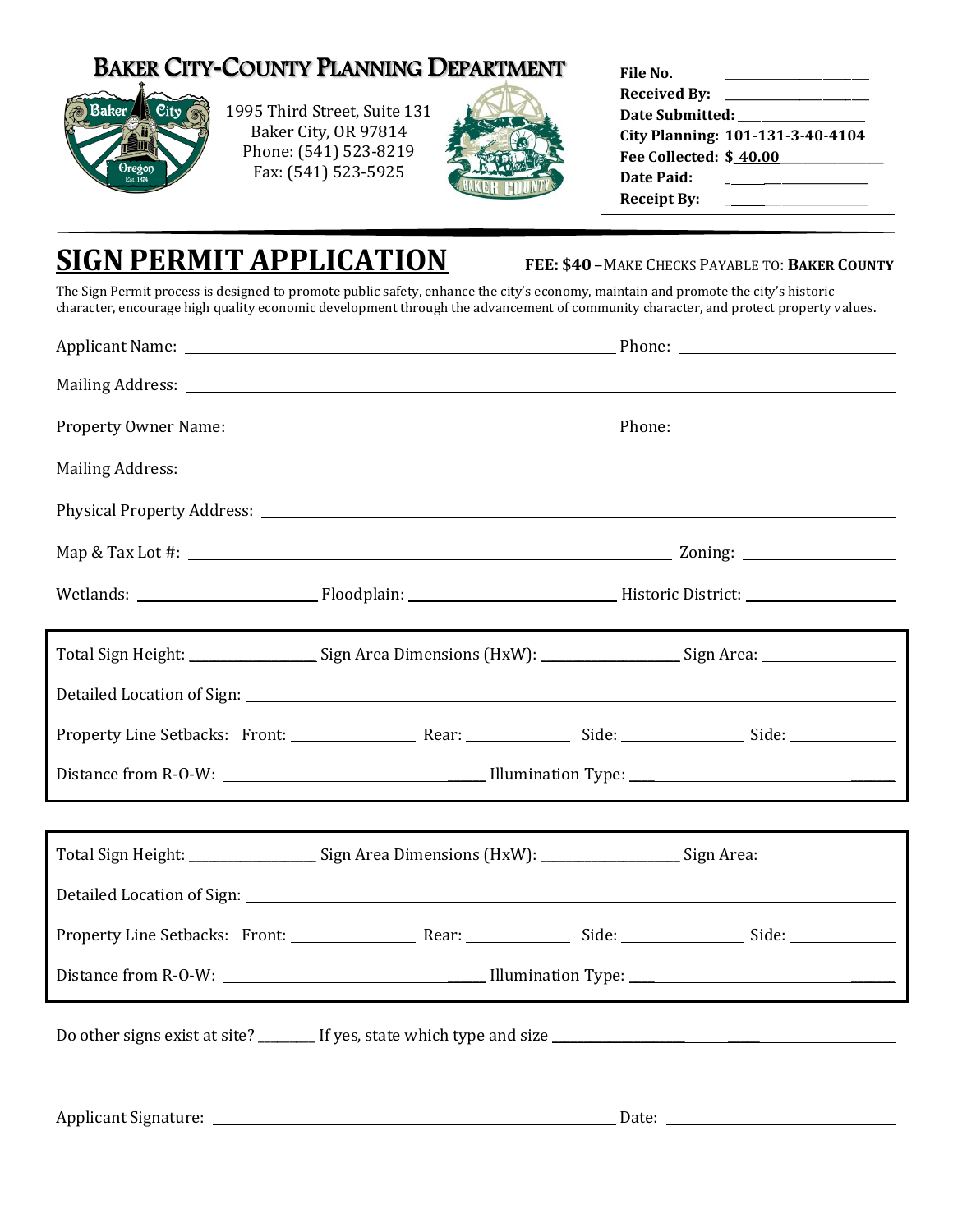*If the applicant is other than the owner, the owner hereby grants permission for the applicant to act in his/her behalf with regard to this application.*

**For every sign proposal, detailed signage and site plans must be submitted,** showing materials, color, dimensions, shape, structural and electrical details of the proposed sign, and location in relation to property lines, and buildings.

Site Plan showing where the sign will be located at the property. This plan should reflect distances from the proposed sign to the parcel's property lines, as well as the distance to other structures located on site (buildings, driveways, trees, light poles, etc)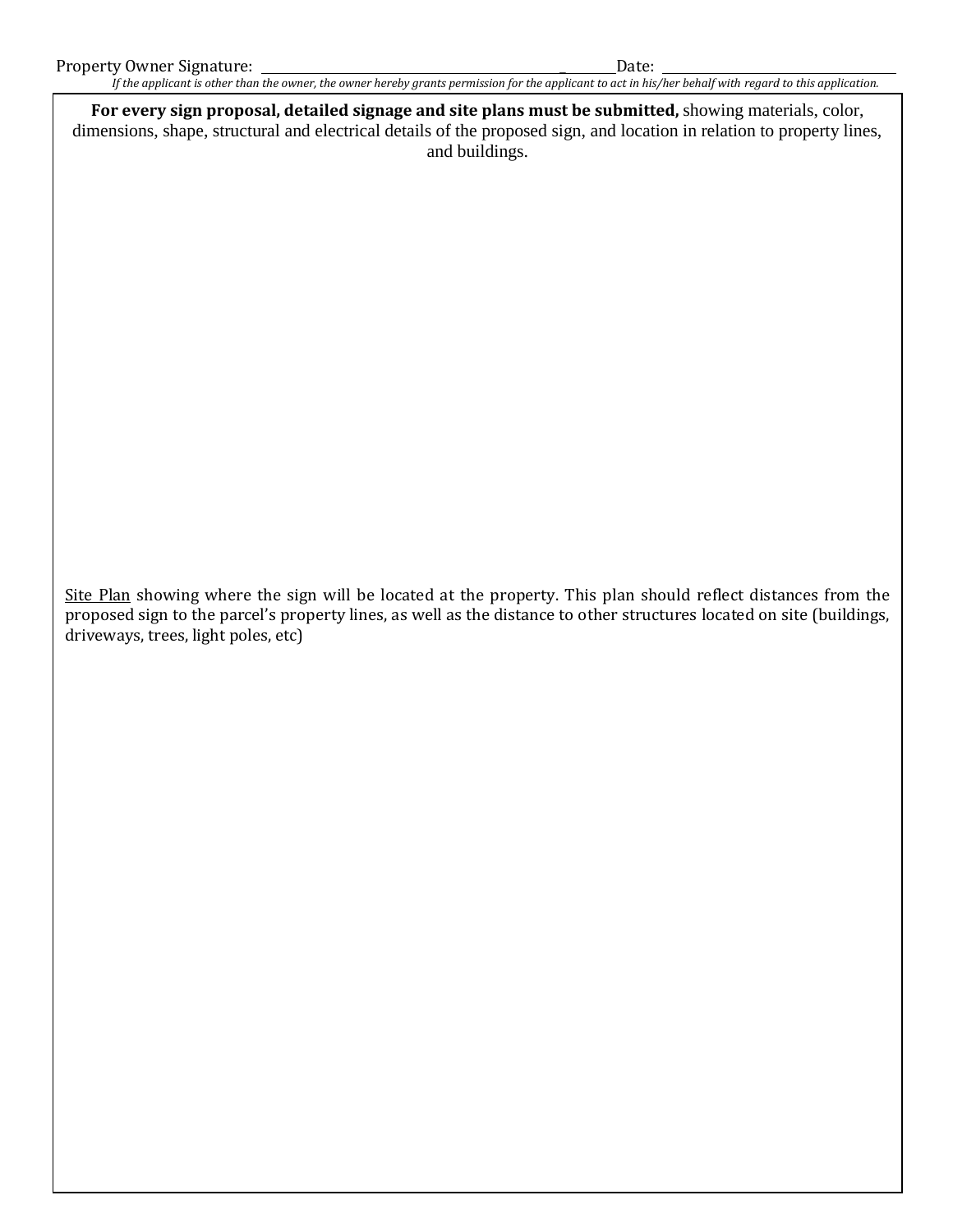**3.5.060 Signs in Residential Zones.** In addition to sign types listed in *Section 3.5.030 –Exempt Signs,* the following numbers and types of signs may be erected in Residential Low-Density (R-LD), Residential Medium-Density (R-MD) and Residential High-Density (R-HD) Zones.

Signs displayed in the Freeway Overlay District, Historic District, 10<sup>th</sup> Street Business District or South Highway 30 District are also subject to the applicable district standards set forth in Sections 3.5.080 to 3.5.110.

Only one sign shall be permitted per parcel within Residential Low-Density (R-LD), Residential Medium-Density (R-MD) and Residential High-Density (R-HD) Zones.

|                   | <b>TABLE 3.5.060 - SIGNS IN RESIDENTIAL ZONES</b>                                                                                                                                                          |                                                        |                                         |                                         |
|-------------------|------------------------------------------------------------------------------------------------------------------------------------------------------------------------------------------------------------|--------------------------------------------------------|-----------------------------------------|-----------------------------------------|
|                   | <b>Restrictions &amp;</b><br><b>Guidelines</b>                                                                                                                                                             | Number &<br><b>Location</b>                            | <b>Maximum</b><br>Area & Height         | <b>Permitted</b><br><b>Illumination</b> |
| Free-<br>standing | - May not project into<br>$R-O-W$                                                                                                                                                                          | - 1 per street frontage<br>- 1ft setback from property | - $Area: 4ft2$<br>- Height: 6ft         | - Not<br>permitted                      |
| <b>Hanging</b>    |                                                                                                                                                                                                            | line<br>- 1 per lot<br>- Must hang from building,      | - Area: $4ft2$<br>- Height: 6ft         | - Not<br>permitted                      |
|                   |                                                                                                                                                                                                            | eave, canopy, awning or<br>marquee                     |                                         |                                         |
| <b>Monument</b>   |                                                                                                                                                                                                            | - 1 per lot<br>- 1ft setback from property<br>line     | - $Area: 4ft2$<br>- <u>Height</u> : 6ft | - Not<br>permitted                      |
| Wall              | Replacement only<br>May not project into<br>$R - O - W$<br>May not project<br>more than 1ft<br>- May not interrupt<br>architectural details<br>of façade<br>May not extend<br>beyond eave or roof<br>lines | - 1 per tenant                                         | - Area: $4ft2$<br>- <u>Height</u> : 6ft | - Not<br>permitted                      |
| <b>Window</b>     |                                                                                                                                                                                                            | - 1 per building                                       | - $Area: 4ft2$                          | - Not<br>permitted                      |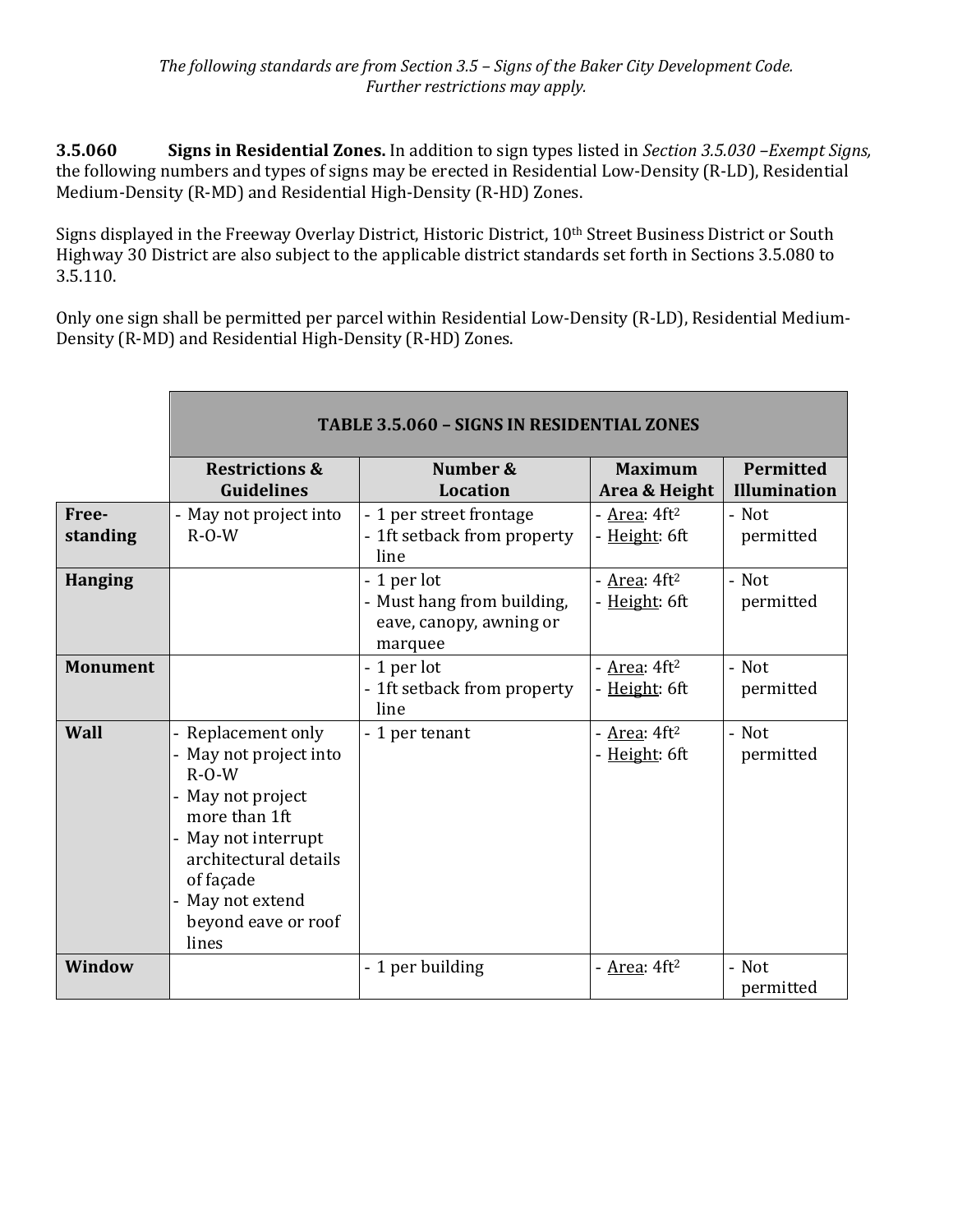**3.5.070 Signs in General Commercial (C-G), Central Commercial (C-C) and Industrial (I) Zones**: Except as noted below, the following numbers and types of signs may be erected in any General Commercial (C-G), Central Commercial (C-C) or Industrial (I) Zone subject to applicable sign type criteria. Signs displayed in the Freeway Overlay District, Historic District, 10<sup>th</sup> Street Business District or South Highway 30 District are also subject to the applicable district standards set forth in Sections 3.5.080 to 3.5.110.

|                            | TABLE 3.5.070 - SIGNS IN COMMERCIAL and INDUSTRIAL ZONES                                                                                                                                                                                                                                                                                                                                                                                                                                                                                                 |                                                                                                                                                                                                                                                                                                                                                                 |                                                                                                                                                                                                                                                                                                                     |                                                                                                                                         |
|----------------------------|----------------------------------------------------------------------------------------------------------------------------------------------------------------------------------------------------------------------------------------------------------------------------------------------------------------------------------------------------------------------------------------------------------------------------------------------------------------------------------------------------------------------------------------------------------|-----------------------------------------------------------------------------------------------------------------------------------------------------------------------------------------------------------------------------------------------------------------------------------------------------------------------------------------------------------------|---------------------------------------------------------------------------------------------------------------------------------------------------------------------------------------------------------------------------------------------------------------------------------------------------------------------|-----------------------------------------------------------------------------------------------------------------------------------------|
|                            | <b>Restrictions &amp;</b><br><b>Guidelines</b>                                                                                                                                                                                                                                                                                                                                                                                                                                                                                                           | Number &<br>Location <sup>4</sup>                                                                                                                                                                                                                                                                                                                               | <b>Maximum</b><br>Area & Height                                                                                                                                                                                                                                                                                     | Permitted<br><b>Illumination</b>                                                                                                        |
| <b>Awning or</b><br>Canopy | - An awning and canopy<br>without lettering or<br>other advertising shall<br>not be regulated as a<br>sign<br>- Lettering or advertising<br>may not project beyond<br>or below the printable<br>material area<br>- No awning or canopy<br>sign shall be wider than<br>the building wall or<br>tenant space it identifies<br>- If the awning or canopy<br>sign is to be mounted on<br>a multi-tenant building,<br>the awning and canopy<br>sign shall be similar in<br>terms of height,<br>projection, and style<br>across all tenants in the<br>building | - No limit<br>- Must attach to<br>building façade<br>and project from it<br>- Awning and<br>canopy signs may<br>not project into<br>the R-O-W, unless<br>specifically<br>permitted by the<br><b>Baker City</b><br>Municipal Code<br>- Awning and<br>canopy signs must<br>be centered within<br>or over<br>architectural<br>elements such as<br>windows or doors | - Area: 1.5ft <sup>2</sup> per<br>1linear foot of<br>the awning or<br>canopy<br>- Height: Equal<br>to eaveline or<br>bottom of<br>second story<br>window sill,<br>whichever is<br>lower. Bottom<br>of awning<br>must be at<br>least 8ft above<br>grade. Bottom<br>of canopy must<br>be at least 10ft<br>above grade | - Internal or<br>external,<br>except for<br>signs located<br>in the C-C<br>Zone, where<br>only external<br>illumination<br>is permitted |
| <b>Banner</b>              | Temporary use only                                                                                                                                                                                                                                                                                                                                                                                                                                                                                                                                       | - No limit but<br>aggregate sign<br>areas not to<br>exceed 200ft <sup>2</sup><br>- 1ft setback from<br>property line                                                                                                                                                                                                                                            | - $Area: 200 ft2$<br>- Height: 6ft                                                                                                                                                                                                                                                                                  | - Not<br>permitted                                                                                                                      |
| <b>Billboards</b>          | - Allowed only within the Freeway Overlay District (see Section 3.5.080 and Table<br>3.5.080                                                                                                                                                                                                                                                                                                                                                                                                                                                             |                                                                                                                                                                                                                                                                                                                                                                 |                                                                                                                                                                                                                                                                                                                     |                                                                                                                                         |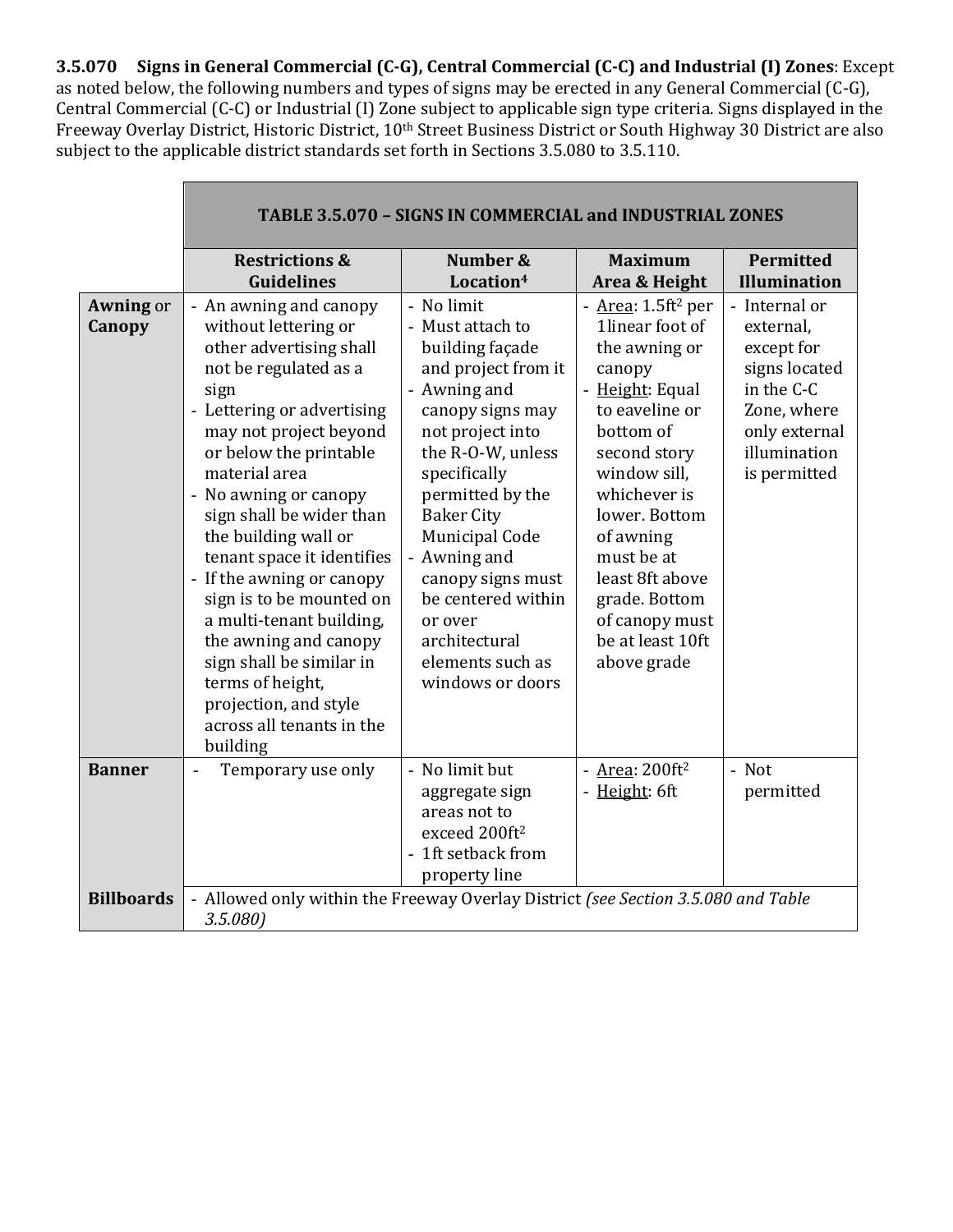| Electronic<br><b>Reader</b><br>Board <sup>3</sup> | - Conditional Use Permit<br>from Planning<br>Commission required<br>prior to installation<br>- Text messages longer<br>than the display that<br>do not contain any<br>graphics shall scroll in<br>a consistent and<br>predictable manner | - 1 per 50ft of street<br>frontage<br>- 1ft setback from<br>property line                                                                                                                      | - Area: $24ft2$<br>Height: 15ft                                                                                                                                                     | - Internal, not<br>to exceed 40<br>watts or 60<br>milliamps<br>Color and<br>brightness of<br>displays shall<br>remain<br>unchanged<br>for a<br>minimum of<br>5 seconds |
|---------------------------------------------------|------------------------------------------------------------------------------------------------------------------------------------------------------------------------------------------------------------------------------------------|------------------------------------------------------------------------------------------------------------------------------------------------------------------------------------------------|-------------------------------------------------------------------------------------------------------------------------------------------------------------------------------------|------------------------------------------------------------------------------------------------------------------------------------------------------------------------|
| Free-<br>standing <sup>2</sup>                    | May not project into R-<br>$0-W$                                                                                                                                                                                                         | 1 per 50ft of street<br>frontage<br>- 1ft setback from<br>property line <sup>3</sup>                                                                                                           | - $Area: 50ft2$<br>- Height: 15ft                                                                                                                                                   | - Internal,<br>external,<br>backlit, neon<br>or bare bulb                                                                                                              |
| <b>Hanging</b>                                    |                                                                                                                                                                                                                                          | - No limit<br>- Must hang from<br>building, eave,<br>canopy, awning or<br>marquee                                                                                                              | - $Area: 4ft2$<br>- Height: Bottom<br>of sign must be<br>at least 8ft<br>above grade                                                                                                | - Internal,<br>external,<br>backlit, neon<br>or bare bulb                                                                                                              |
| <b>Monument</b>                                   | May not project into R-<br>$0-W$                                                                                                                                                                                                         | 1 per street<br>frontage<br>- 1ft setback from<br>property line <sup>3</sup>                                                                                                                   | Area: 80ft <sup>2</sup><br>Height: 15ft                                                                                                                                             | - Internal or<br>external                                                                                                                                              |
| Multi-<br>tenant                                  | May not project into R-<br>$0-W$                                                                                                                                                                                                         | - 1 on each major<br>street frontage<br>with exit and<br>entrance<br>- 1ft setback from<br>property line <sup>3</sup>                                                                          | - Freestanding:<br>Area: 80ft <sup>2</sup><br>Height: 15ft<br>- Monument:<br>Area: 120ft <sup>2</sup><br>Height: 15ft                                                               | - Internal or<br>external                                                                                                                                              |
| <b>Portable</b>                                   | - May not impede<br>pedestrian traffic                                                                                                                                                                                                   | - 1 per business<br>- May be located<br>within ROW <sup>4</sup>                                                                                                                                | - Area: $24ft2$<br>- Height: 6ft <sup>2</sup>                                                                                                                                       | - As allowed<br>by the Baker<br>City<br>Municipal<br>Code                                                                                                              |
| Projecting                                        | - Projection from wall:<br>no more than 12<br>inches, no less than 6<br>inches<br>- May not project more<br>than 4ft or 1/3 width<br>of sidewalk, whichever<br>is less                                                                   | - 1 per street<br>frontage per<br>ground floor<br>establishment,<br>plus 1 sign per<br>building entrance<br>serving one or<br>more commercial<br>tenants without a<br>ground floor<br>entrance | - $Area: 20 ft2$<br>Height: Equal<br>to eaveline or<br>bottom of<br>second story<br>window sill,<br>whichever is<br>lower. Bottom<br>of sign must be<br>at least 8ft<br>above grade | - Internal,<br>external,<br>backlit or<br>neon                                                                                                                         |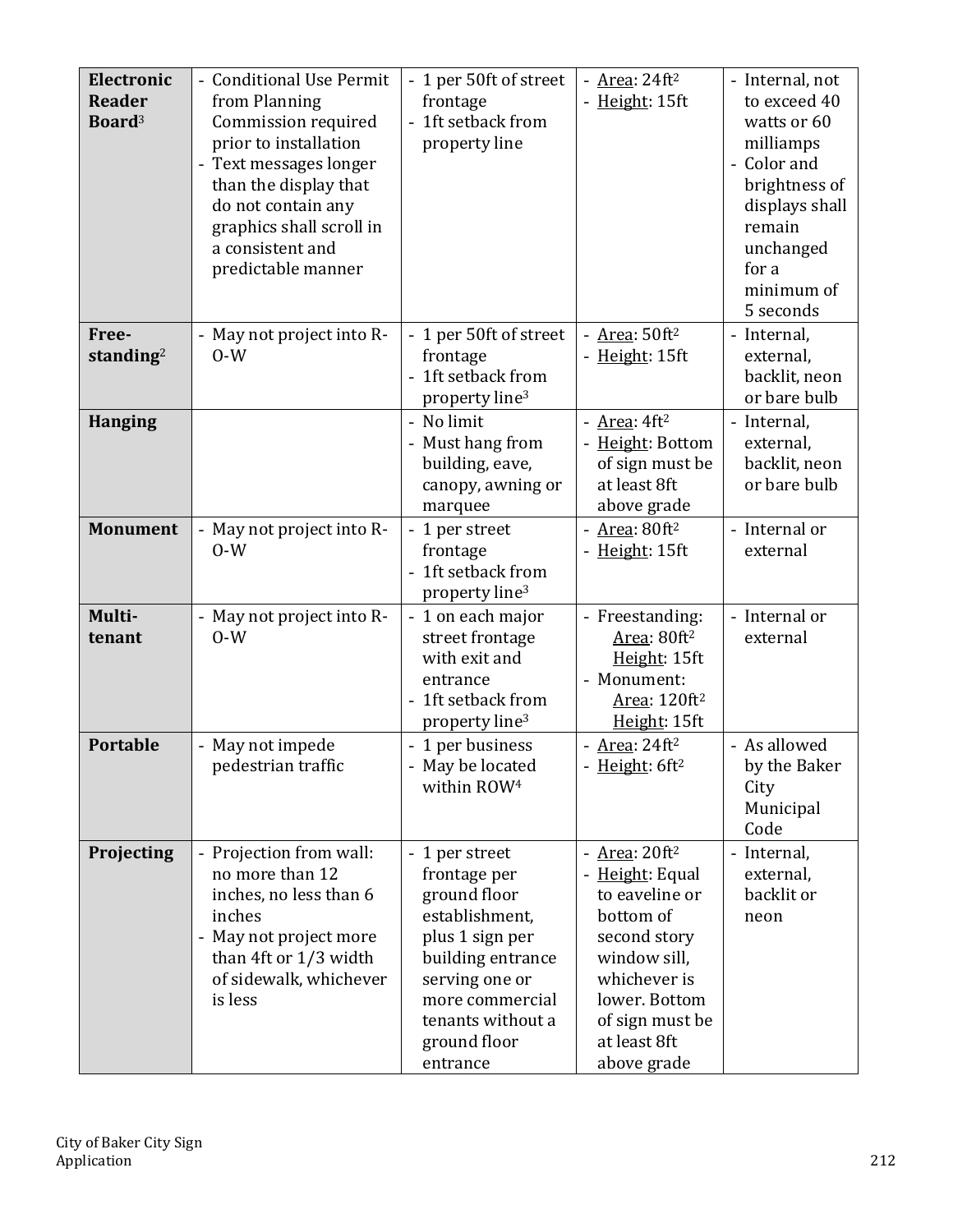| <b>Temporary</b><br>(Non-<br>Exempt)                                                                                                 | May not impede<br>pedestrian traffic<br>May not be located in<br>$R-O-W$<br>- Erected for a period<br>longer than 6 months<br>- Building permit<br>required<br>Has a sign area no<br>greater than 24ft <sup>2</sup> | - No limit                                                                                                                                                                                                              | - <u>Area</u> : 36ft <sup>2</sup> ,<br>except banner<br>signs which<br>may be $\leq$<br>200ft <sup>2</sup><br>- Height: 6ft                          | - Not<br>permitted                              |
|--------------------------------------------------------------------------------------------------------------------------------------|---------------------------------------------------------------------------------------------------------------------------------------------------------------------------------------------------------------------|-------------------------------------------------------------------------------------------------------------------------------------------------------------------------------------------------------------------------|------------------------------------------------------------------------------------------------------------------------------------------------------|-------------------------------------------------|
| Wall $1,2$<br>(Except<br>those wall<br>signs within<br>the<br>Freeway<br>Overlay<br>District. See<br>Section and<br>Table<br>3.5.080 | - May not project into R-<br>$0-W$<br>- May not project more<br>than 1ft<br>- May not interrupt<br>architectural details of<br>façade.<br>May not extend beyond<br>eave or roof lines                               | One sign per<br>tenant per street<br>frontage, up to 2<br>signs per tenant.<br>Where a store has<br>entrances facing<br>both a street and a<br>parking lot, a<br>second sign is<br>permitted to face<br>the parking lot | - $Area: 32 ft2$<br>- Height: Equal<br>to eaveline or<br>bottom of<br>second story<br>window sill,<br>whichever is<br>lower                          | - Internal,<br>external,<br>back-lit or<br>neon |
| Window                                                                                                                               | - Electronic reader<br>board signs with an<br>area greater than 2ft <sup>2</sup><br>may not be used as<br>window signs                                                                                              | - No limit                                                                                                                                                                                                              | - <u>Area</u> : 1.5ft <sup>2</sup> per<br>1ft of building<br>frontage or no<br>more than<br>50% total<br>window<br>coverage,<br>whichever is<br>less | - Internal or<br>neon                           |

<sup>1</sup> Painted Wall signs may increase sign area by 25%.

<sup>2</sup> When combination of wall and freestanding signs are used, total area for wall signs shall be reduced to 50% if all signage if orientated to same street frontage.

**<sup>3</sup>** No sign abutting a residential zone shall be located within 70 feet of said property line

4 Signs allowed or permitted within the R-O-W must be approved by the Baker City Public Works Department.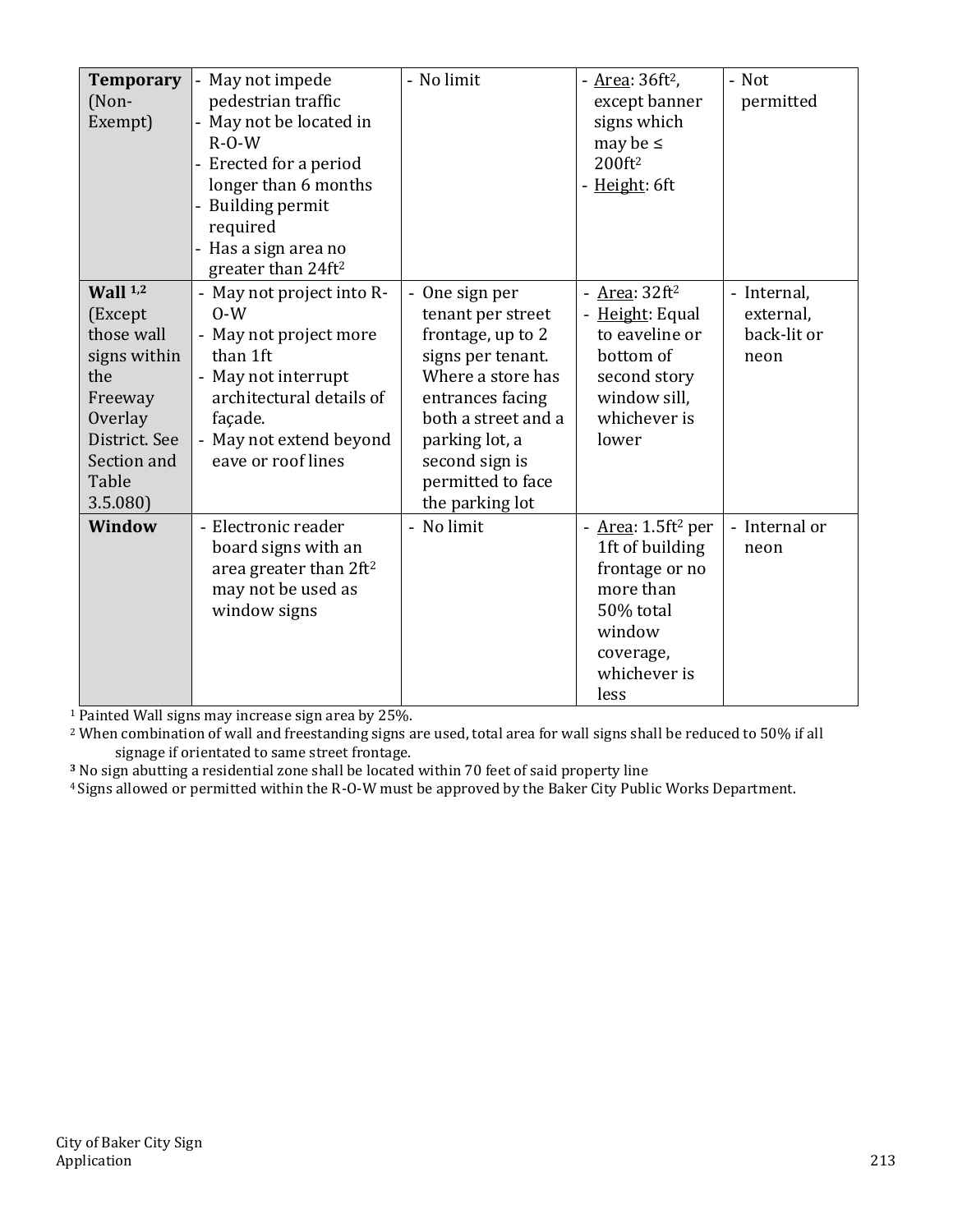**3.5.080 Signs in the Freeway Overlay District**: There shall be a Freeway Overlay District located on both the east and west sides of Interstate 84 (I-84), as detailed in Figure 3.5.080 – *Freeway Overlay District Map*.

A. In addition to those signs permitted within the underlying zone, and in accordance with all other applicable requirements of this Ordinance, the following signs may be permitted within the Freeway Overlay District, subject to the following regulations:

|                                                        | <b>TABLE 3.5.080 - SIGNS IN FREEWAY OVERLAY DISTRICT</b>                                                                                                                        |                                                                                                                                                                                                                                                                                                                                                                                                                                                                                                                                                                                                                                    |                                                                                                                                                                                          |                                                                                                                                                                                                                                                                                                                         |
|--------------------------------------------------------|---------------------------------------------------------------------------------------------------------------------------------------------------------------------------------|------------------------------------------------------------------------------------------------------------------------------------------------------------------------------------------------------------------------------------------------------------------------------------------------------------------------------------------------------------------------------------------------------------------------------------------------------------------------------------------------------------------------------------------------------------------------------------------------------------------------------------|------------------------------------------------------------------------------------------------------------------------------------------------------------------------------------------|-------------------------------------------------------------------------------------------------------------------------------------------------------------------------------------------------------------------------------------------------------------------------------------------------------------------------|
|                                                        | <b>Restrictions &amp;</b><br><b>Guidelines</b>                                                                                                                                  | Number &<br><b>Location</b>                                                                                                                                                                                                                                                                                                                                                                                                                                                                                                                                                                                                        | <b>Maximum</b><br>Area & Height                                                                                                                                                          | Permitted<br><b>Illumination</b>                                                                                                                                                                                                                                                                                        |
| <b>Outdoor</b><br><b>Advertising</b><br>Sign $1, 2, 3$ | - Conditional Use<br>Permit from<br>Planning<br>Commission<br>required prior to<br>installation<br>- Stacked signs<br>shall not be<br>permitted<br>Signs may be<br>double-sided | - Must be sited within<br>100ft of the freeway R-<br>$0-W$<br>- Minimum spacing<br>between outdoor<br>advertising signs on the<br>same side of the<br>freeway shall be 1,000ft<br>Setback from R-O-W a<br>distance equal to sign<br>height or 15ft,<br>whichever is greater<br>25ft setback from<br>property line<br>- 50ft setback from any<br>building or structure<br>1,000ft from any<br>property line abutting a<br>public park, playground,<br>religious institution,<br>cemetery, school, or<br>residential zone<br>- Not attached to any<br>building<br>Not located on an utility<br>easement<br>- Not located on a bridge | Commercial<br>and<br><b>Industrial</b><br>Zones:<br>- $Area: 300 ft2$<br>of display<br>area<br>- Height:<br>Overall height<br>30ft<br>measured<br>from ground<br>level below<br>the sign | - All light sources<br>are designed,<br>shielded,<br>arranged, and<br>installed to<br>confine or<br>direct all<br>illumination to<br>the surface of<br>the off-premises<br>sign and away<br>from adjoining<br>properties<br>- Light sources<br>shall not be<br>visible from any<br>street or<br>adjoining<br>properties |
| Electronic<br><b>Reader</b><br><b>Board</b><br>1, 2, 3 | - Conditional Use<br>Permit from<br>Planning<br>Commission<br>required prior to<br>installation<br>- Text messages<br>longer than the<br>display shall not                      | - 1 per 50ft of street<br>frontage<br>1ft setback from<br>property line                                                                                                                                                                                                                                                                                                                                                                                                                                                                                                                                                            | - $Area: 50 ft2$<br>- Height: 15ft                                                                                                                                                       | - Internal, not to<br>exceed 40 watts<br>or 60 milliamps<br>- Color and<br>brightness of<br>displays shall<br>remain<br>unchanged for a<br>minimum of 5                                                                                                                                                                 |